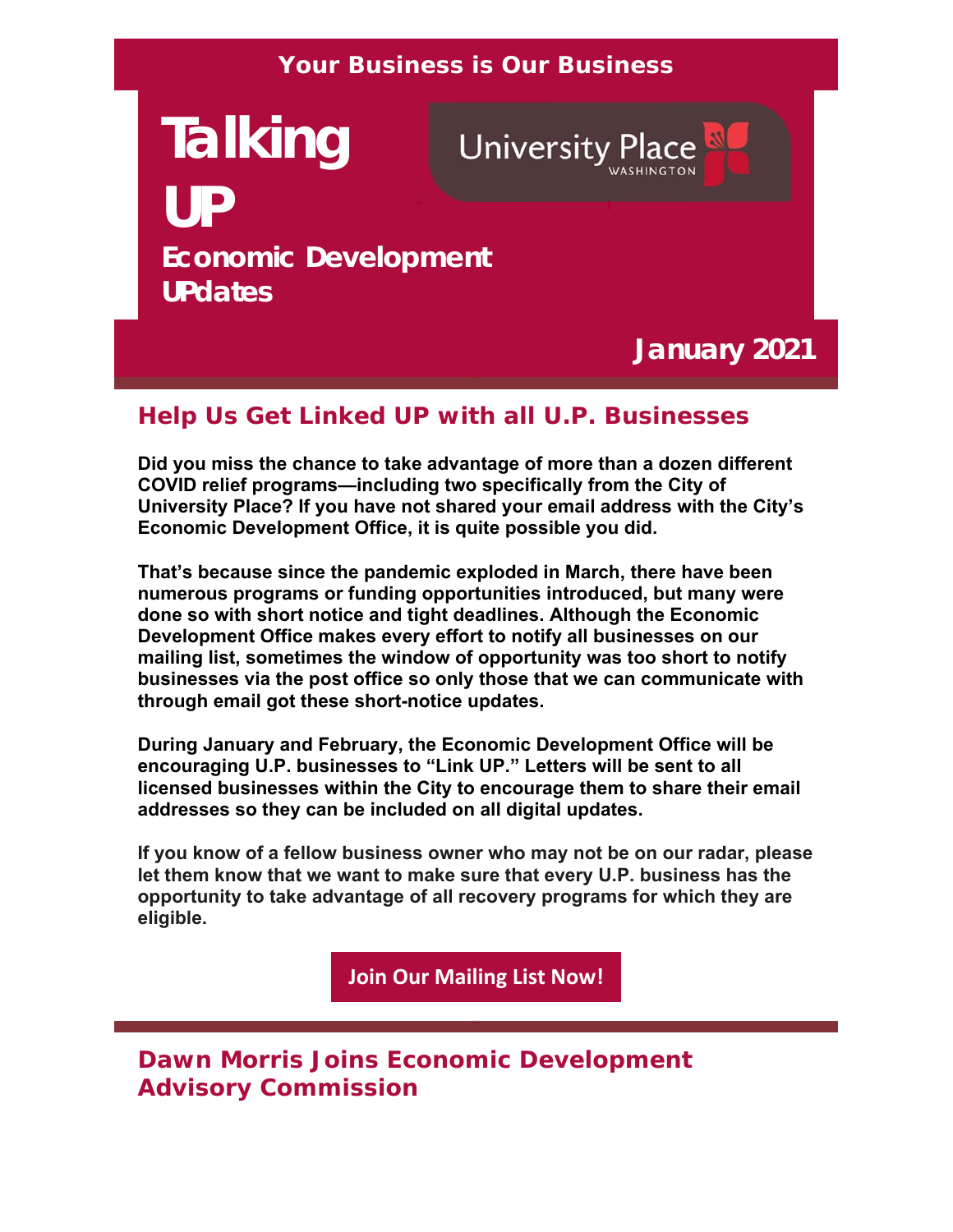**Dawn Morris, one of the owners of the Bishops Cut/Color franchise in University Place, has volunteered and been appointed to serve as the newest member of the City's Economic Development Advisory Commission.** 

**"I believe it's important for citizens to be involved in their local government," Morris says. She believes this is especially necessary in light of the challenges created by the coronavirus pandemic. "Many U.P. businesses have lost revenue from the COVID-19 shutdowns. While the financial help** 



**offered by the state and city of U.P. have helped, I believe many businesses will take a long time to recover."** 

**Morris opened her salon in November 2019, just months before the pandemic hit, and although she admits she expected the first few years would be challenging, she did not account for a global pandemic in her business plan. "Things have been tough, for sure, but we've learned to think outside the box during these trying times," she says.**

**That's why she and Theresa Fouquette of Bliss Ice Cream helped organize the Holiday Cheer UP! Parade through the Village at Chambers Bay in December. The socially-distanced event gave businesses an opportunity to share the holiday spirit while also reminding the public that they were open and eager to support their holiday shopping needs.**

**"I visited many businesses and made connections with their owners or managers while organizing the event," Morris says. "I hope to continue building bridges with businesses in University Place so I can be an effective ambassador for them on the City's Economic Development Advisory Commission."** 

## **REsolve to REcover**



**Throughout 2021, each issue of Talking UP will feature an aspect of how our local businesses can strengthen and enhance their post-COVID recovery efforts.** 

**As the vaccine roll-out continues, there is hope that by the third quarter of the year (or sooner), many businesses may be able to resume a closer-to-normal level of regular operations.** 

**But a vaccine alone won't bring people back, so we will be focusing on a number of REcovery topics, including things such as:**